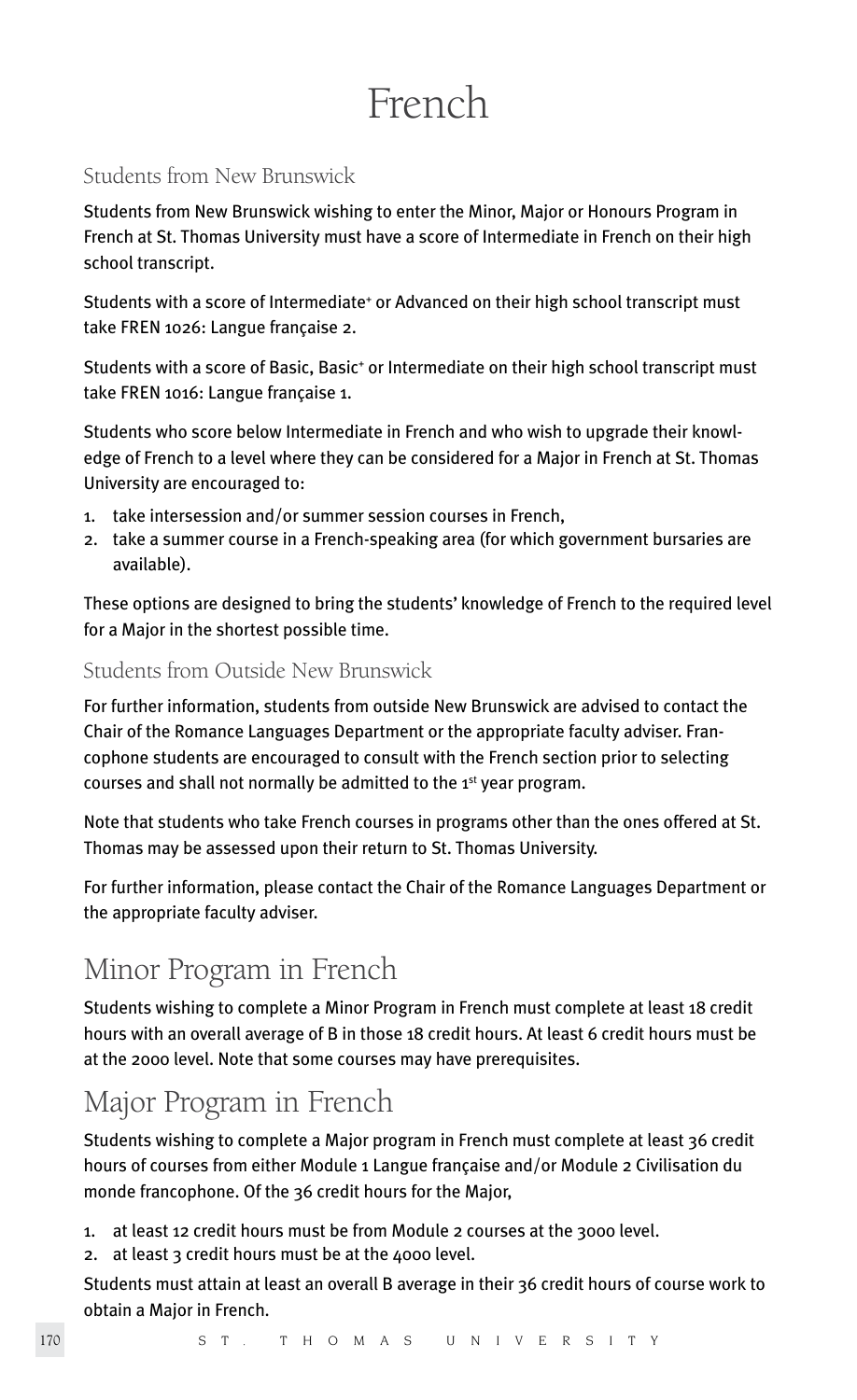# Double Major in French and Spanish

Please refer to the Romance Languages section of the Calendar.

# Honours Program in French

Students wishing to complete an Honours program in French must meet the general norms of the University for an Honours degree, as set forth in section two of the calendar: Academic Programs.

Honours students must also meet the requirements set forth by the Romance Languages Department to obtain a Major in French. The Honours degree in French consists of 48 credit hours in French. In addition, Honours students are expected to take and pass with a B average, Module 3: French Honours.

# **Junior Year Abroad**

Students who wish to spend their junior year abroad or at another Canadian university will be required to take courses which correspond to those offered in one of the St. Thomas modules. They should, at all costs, avoid duplication of courses already taken. In addition, they should get advance approval for their planned program of study from the Romance Languages Department Honours and Majors committee in March of the year before their planned stay at another university. Students who take courses at another university may be required to take a placement or a test of language proficiency when they enroll or re-enroll at St. Thomas.

# Certificate in French Language Proficiency

The Certificate in French Language Proficiency is available to any student studying French at St. Thomas University. At the beginning of their 4th year students must make application for the Certificate to the Chair of the Romance Languages Department. The Certificate is awarded to students who meet the following criteria:

- 1. the completion with a grade of B+ in each of the three courses FREN 2316 Grammaire du français, FREN 2326 Composition, and FREN 2336 Communication orale (Students excluded from taking FREN 2336 may, with the permission of the Department, substitute 6 credit hours in upper level courses in language or civilization.); and
- 2. the completion of a subsequent 6 credit hours level 3000/4000 course or equivalent in French language or civilization with a grade of B+.

# French Curriculum

# **Beginning French**

Note: Although French 1006 and French 1016 may count for university credit, they may not count towards a Major or Honours in French.

Students interested in undertaking French language study at St. Thomas will be assigned courses according to their needs and levels of achievement as determined by the French section.

# **FREN-1006. Le français pour débutants**

The aims of this course are listening comprehension, basic oral expression, elementary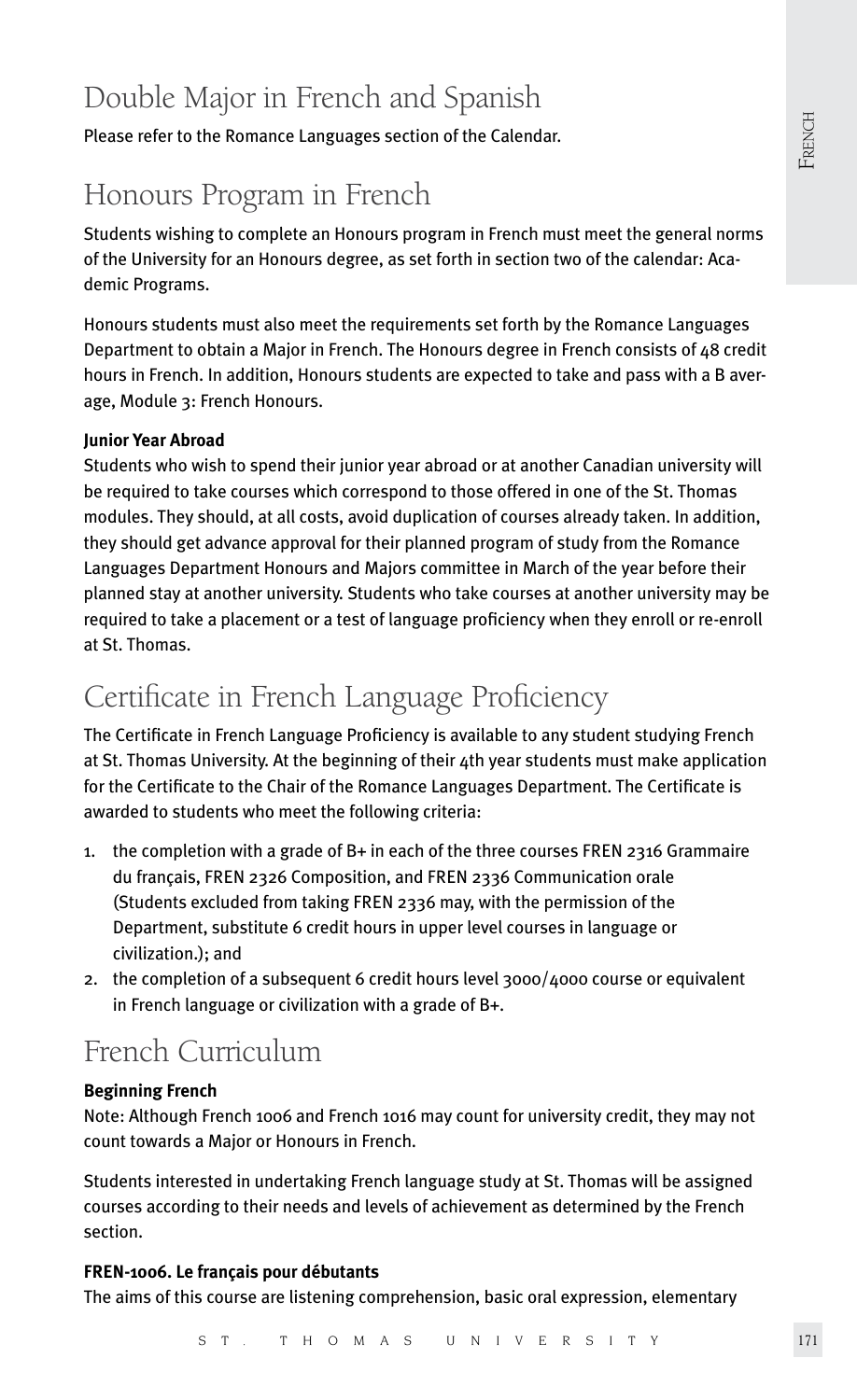reading, writing, and grammar. *This course is not open to students who have previously studied French*.

## **FREN-1016. Langue française 1**

This course is designed for students entering university who achieved a score of Basic or Basic+ or Intermediate in French in high school. The aims of this course are listening compréhension, basic oral expression, elementary reading, writing and grammar.

# **FREN-1026. Langue française 2**

This course is designed for students entering university who achieved a score of Intermediate+ or Advanced in French in high school. The course has a strong reading component with material drawn from a variety of sources in the Francophone world. It emphasizes the four skills: oral practice, reading, writing and listening compréhension.

# Module 1: Langue française

Choices within this module should be made in consultation with the faculty advisor and with the approval of the Romance Languages Department Honours and Majors committee. Note also, that since not all these courses are offered every year, the student's program should be planned and approved well in advance.

# **FREN-1016. Langue française 1**

This course is designed for students entering university who achieved a score of Basic, Basic<sup>+</sup> or Intermediate in French in high school. The aims of this course are listening comprehension, basic oral expression, elementary reading, writing and grammar.

## **FREN-1026. Langue française 2**

This course is designed for New Brunswick students entering university who have achieved a score of Intermediate<sup>+</sup> or above in French in high school. The course has a strong reading component with material drawn from a variety of sources in the francophone world. It emphasizes the four skills: oral practice, reading, writing and listening comprehension.

# **FREN-2306. Textes 2: la Francophonie**

Ce cours cherche à approfondir et à étendre les connaissances de base acquises. Par un choix de lectures variées, le cours vise à améliorer la compréhension de textes écrits, à faciliter l'apprentissage du vocabulaire, et à familiariser les étudiants avec le monde et les cultures de la Francophonie.

# **FREN-2316. Grammaire du français**

Révision et approfondissement des règles de base de la grammaire française: la conjugaison du verbe, les modes et temps du verbe, les accords, les compléments, les pronoms personnels et relatifs. Étude de la forme de la phrase, de la syntaxe et de la fonction des mots. Préalable: FREN 1016 et/ou FREN 1026 ou la permission du professeur.

# **FREN-2326. La Composition**

Destiné aux étudiants ayant une bonne connaissance des rudiments de la grammaire française, ce cours vise à développer des compétences dans le domaine de la rédaction et de la révision de textes et de travaux écrits. L'étudiant apprendra à structurer et à nuancer sa pensée à l'aide de modalités rhétoriques et de stratégies argumentatives mises en application. Seront privilégiées les pratiques discursives suivantes: le portrait, la description, la narration, l'essai, l'article journalistique, la dissertation classique, l'explication de texte, le compte rendu et la correspondance. Il est fortement recommandé aux étudiants de suivre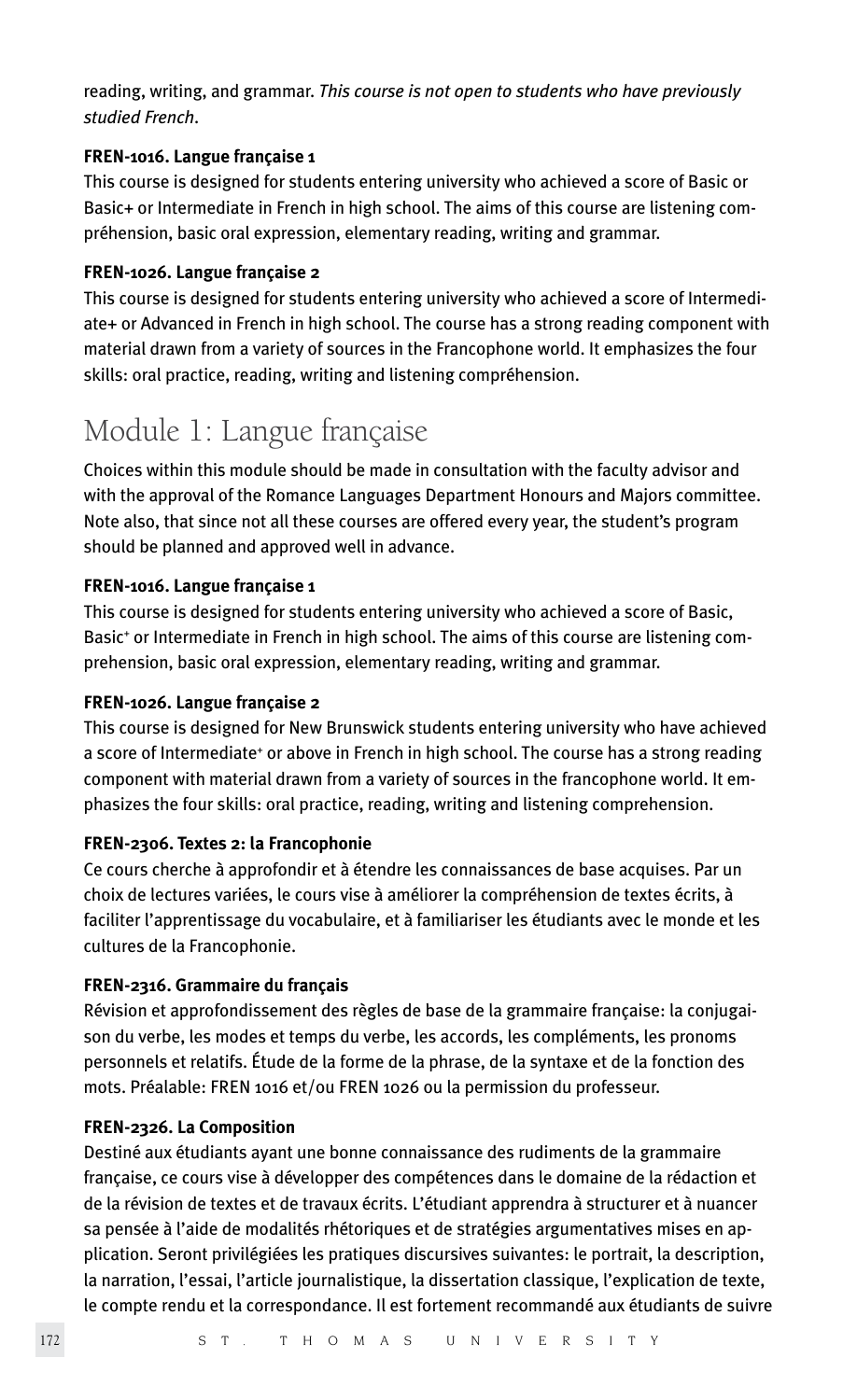en même temps le cours FREN 2316. Cours préalable: FREN 1016 ou FREN 1026.

#### **FREN-2333. Conversational French**

This course is designed for students who wish to improve their abilities in spoken French and listening comprehension. It will focus on developing skills and lexical flexibility for participating actively in a normal conversation with native interlocutors, presenting and defending opinions on a variety of subjects in social and professional situations. Prerequisite: FREN 2333 is open to students with Intermediate+, or Advanced level of oral proficiency.

#### **FREN-2336. Communication orale**

Ce cours de niveau intermédiaire a pour but d'améliorer la comprehension auditive et l'expression orale de l'étudiant : travaux pratiques, documents authentiques sonores et vidéo, phonétique et activités communicatives. Le cours est fermé aux étudiants francophones. Cours préalable: FREN 1016 ou FREN 1026 ou la permission du professeur.

#### **FREN 3233: Traduction**

Ce cours se veut une initiation à la traduction. Un choix de notions linguistiques faisant partie de la traduction d'unités de langue, de phrases et de textes fournira le cadre méthodologique aux travaux appliqués. Des exercices pratiques porteront sur la traduction des extraits provenant des genres tels la nouvelle, le roman, la correspondance, l'essai, l'écrit journalistique et l'écrit technique. L'étude comparative fournira l'occasion d'effectuer des traductions dans deux sens (de l'anglais au français et du français à l'anglais). Les étudiants prendront connaissance d'un certain nombre d'outils informatisés de traduction. Cours préalables : FREN 2316 : Grammaire du français.

### **FREN 3413. Grammaire avancée**

Ce cours s'adresse à ceux qui sont soucieux de la pureté de la langue française, dont les très nombreux pièges et subtilités suscitent souvent l'embarras du locuteur. Il s'agit en l'occurrence d'un point de vue normatif qui, identifiant les tours fautifs et les constructions incorrectes aboutissant à quelque impropriété, consacre le "bon usage" tout en permettant de saisir le subtil. On y fera la synthèse des recommandations des meilleurs grammairiens contemporains en vue d'aboutir à l'usage d'une langue claire. Cours préalable: FREN 2316 ou l'approbation du professeur.

#### **FREN 3423. Rédaction**

Dans ce cours il s'agira d'amener l'étudiant à parfaire ses compétences au plan de l'écrit. À partir d'un choix de textes modèles tirés d'un corpus francophone, on invitera l'étudiant à produire des travaux écrits. Un souci particulier sera accordé à la révision et à la maitrise des aspects linguistiques du discours écrit, à savoir la phrase complexe, l'usage idiomatique de la langue, et les niveaux de langue. Cours préalable: FREN 2326 ou l'approbation du professeur.

### **FREN 3433. De l'oral à l'écrit**

Ce cours est consacré au perfectionnement des competences orales et rédactionnelles. Cours préalable: 12 heures de credits en français au niveau 2000 ou l'approbation du professeur.

#### **FREN 3443 Textes 3: Lecture avancée**

Ce cours a pour but d'approfondir les connaissances linguistiques et grammaticales déjà acquises. À travers un choix de textes variés et de vidéos et films du monde françophone, l'étudiant apprendra à approcher le texte littéraire de façon plus analytique. Cours préalable: FREN 2306 ou FREN 2113/2123.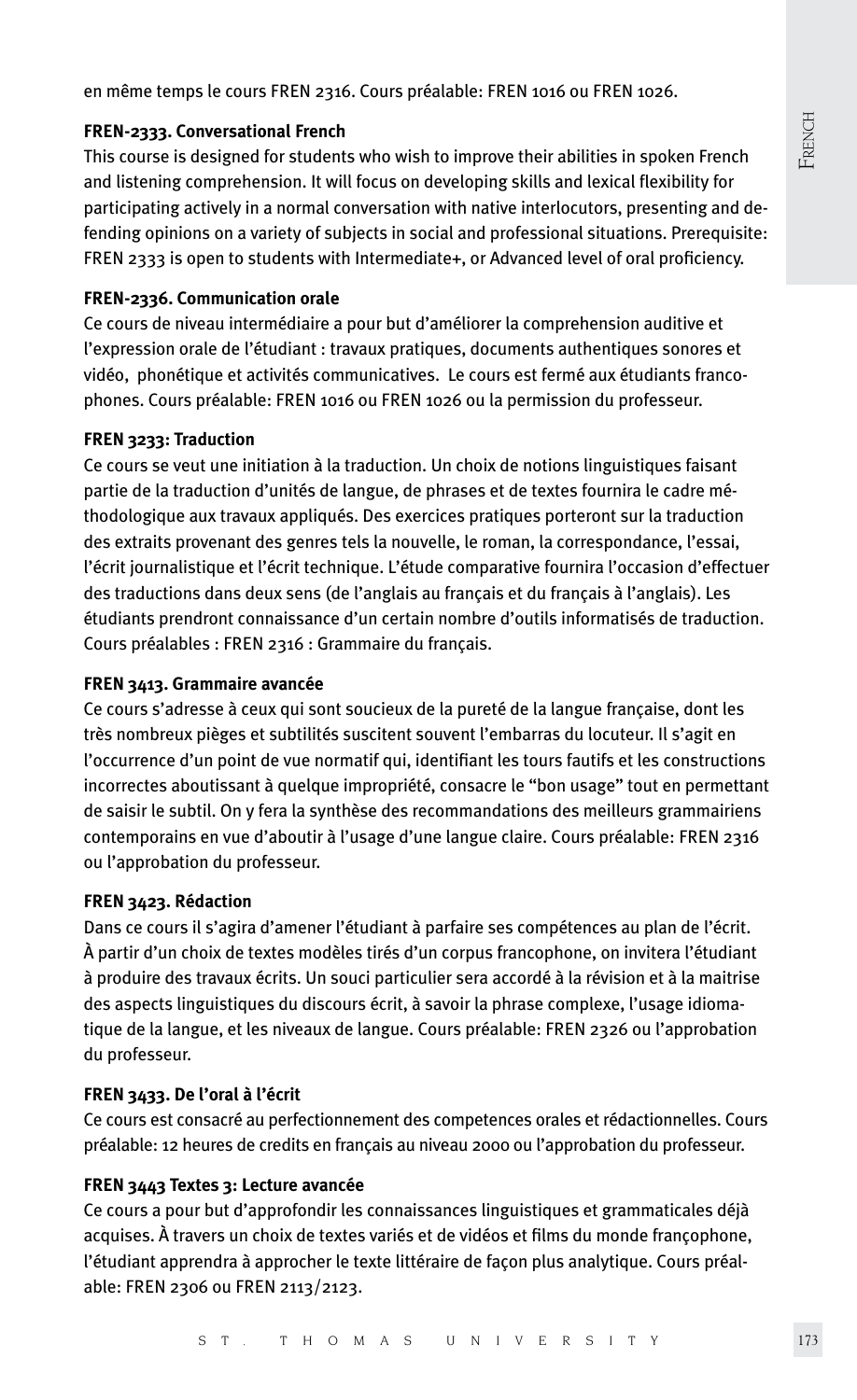#### **FREN-3543. Le théâtre**

Le théâtre, et a fortiori la tragédie, est le produit d'une grande crise de conscience qui, très tôt, secoua la vie de l'homme. En France, les auteurs se fixèrent ainsi pour mission de répondre aux interrogations suscitées par les grandes révolutions idéologiques, culturelles ou sociales qui jalonnent l'histoire de l'humanité. Ce cours se propose de découvrir ces bouleversements à travers l'étude notamment d'un certain nombre de textes représentatifs tant sur le plan théorique que sur le plan de la production théâtrale. Cours préalables : FREN 2123, FREN 2306.

# **ROML 3913. Contemporary Literary Analysis**

This course is compulsory for those students completing an Honours degree in French or Spanish and is designed to prepare the student to develop, research, plan and complete a written project on a literary topic. Students will be introduced to a selection of contemporary theoretical approaches that serve as a framework for the analysis of literary texts.

# Module 2: Civilisation du monde francophone

Choices within this module should be made in consultation with the faculty advisor and with the approval of the Romance Languages Department Honours and Majors Committee.

This module consists of a series of 3 credit-hour courses, varying from year to year, and spanning the francophone world. Each course will explore different genres and/or French topics reflecting the availability and research areas of faculty, and the interests of both students and faculty. Prerequisite: FREN 1026 or permission of the instructor.

### **FREN-2113. Decouverte de la prose et du cinema**

Parce qu'ils mobilisent l'imaginaire et l'esprit de découverte, le texte littéraire et le cinéma peuvent être sources de plaisir et de motivation à la lecture et à l'écriture. Ce cours est centré sur la lecture et la comprehension de textes narratifs (nouvelle et roman) et cinématographiques. L'étudiant se familiarisera aux éléments fondamentaux du texte narratif en prose et aux éléments du montage et de l'esthétique du cinéma.

### **FREN-2123. Decouverte de la poésie et du théâtre**

Parce qu'ils mobilisent l'imaginaire et l'esprit de découverte, les textes poétiques et dramatiques peuvent être sources de plaisir et de motivation à la lecture et à l'écriture. En examinant les rapports sons/sens de la poésie et les rapports texte/représentation du théâtre, l'étudiant arrivera à apprécier les qualités de ces genres.

### **FREN-3603. Civilisation francophone 1: Europe française**

Ce cours se propose de mieux faire connaître la production culturelle des pays européens francophones, notamment la France, la Suisse et la Belgique. A travers le roman, le film, la nouvelle, la poésie et la chanson nous explorerons divers grands thèmes tels que la mort, l'exil, l'aliénation, l'amour et la réconciliation. Cours préalable: FREN 2306 ou FREN 2113/2123 ou la permission du professeur.

# **FREN-3613. Civilisation francophone 2: Amérique française**

Ce cours présente un survol de la production culturelle d'expression française en Amérique du Nord. Par le biais de films, de romans, de pièces de théâtre, de nouvelles, de chansons, d'essais et de poésie du Canada français (Québec, Acadie, Ontario, l'Ouest canadien, etc.) et de la Louisiane nous examinerons la diversité de cette population pour qui la langue française demeure une composante essentielle de l'identité. Cours préalable: FREN 2306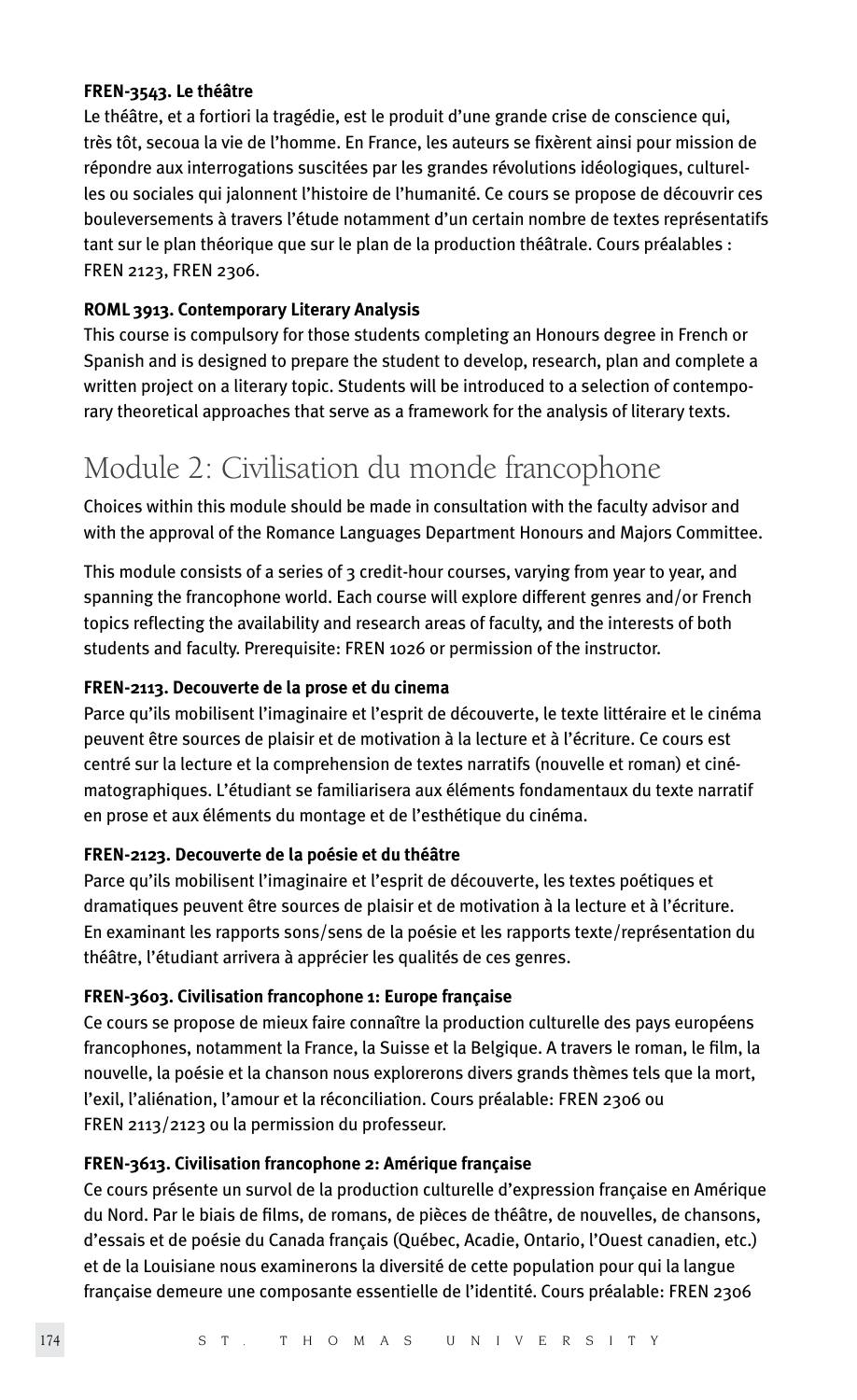French

ou FREN 2113/2123 ou la permission du professeur.

#### **FREN-3623. Civilisation francophone 3: Maghreb**

Dans ce cours, il s'agira de se familiariser avec le Maghreb par la lecture d'un choix de textes (roman, nouvelle, poésie, etc.) représentatifs d'une littérature née dans le contexte de la colonisation et qui s'est approprié la langue de l'autre pour exprimer les multiples facettes de son imaginaire propre. Cet imaginaire porte les traces d'une culture orale pré-islamique (celle des Mille et une nuits), de la rencontre des peuples berbères avec les peuples arabomusulmans, et de ceux-ci avec l'Occident. En adoptant une approche chronologique, on examinera l'évolution de l'esthétique et des principaux thèmes qui font l'originalité de la littérature des pays du Maghreb. Cours préalable: FREN 2306 ou FREN 2113/2123 ou la permission du professeur.

### **FREN-3633. Civilisation francophone 4: Afrique subsaharienne et Caräibes**

Ce cours a pour objet l'étude des cultures francophones subsaharienne et caribéenne, fruits de plusieurs siècles de contacts et d'échanges entre les Africains et les Européens. Cette étude se fera à travers la foisonnante et dynamique production écrite (roman, nouvelle, poésie, etc.) et cinématographique issue des Caräibes et de l'Afrique francophone. Des thèmes tels que la Négritude, la créolité, le colonialisme, la tradition, le concept de la famille, les modes de vie et les croyances seront étudiés. Cours préalable: FREN 2306 ou FREN 2113/2123 ou la permission du professeur.

#### **FREN-3643. Special Topics**

The content of this course changes from year to year to reflect the special strengths of faculty and the particular needs of students.

#### **FREN-4603. Special Topics**

The content of this course changes from year to year to reflect the special strengths of faculty and the particular needs of students.

# **Theme Courses**

#### **FREN-4503. L étranger parmi nous**

Étude de divers ouvrages d'auteurs francophones immigrants, exilés, expatriés, aliénés face à leur pays d'accueil. Le sentiment d'aliénation étant du reste exprimé par des personnages marginaux, on s'intéressera également à l'idée du « dépaysement chez soi », i.e. dans son propre pays et parmi les siens.

#### **FREN-4513. La crème du crime**

Une exploration à travers le texte, le film et la télévision du crime, du criminel, de la (in) justice, et des justiciers.

# **FREN-4523. Les meilleures nouvelles du 20e siècle**

La découverte du genre de la nouvelle de langue française.

### **FREN-4533. Une affaire de famille**

Un examen de la représentation de la famille (traditionnelle, monoparentale, reconstituée, adoptive, dysfonctionnelle, etc.), dans une sélection de romans, de nouvelles, de pièces de théâtre et de films.

#### **FREN-4543. Tout feu tout flamme**

De l'amour à la haine en passant par la jalousie, l'ambition, la culpabilité, la vengeance et la folie, les passions inspirent depuis tout temps le geste créateur. Un examen de la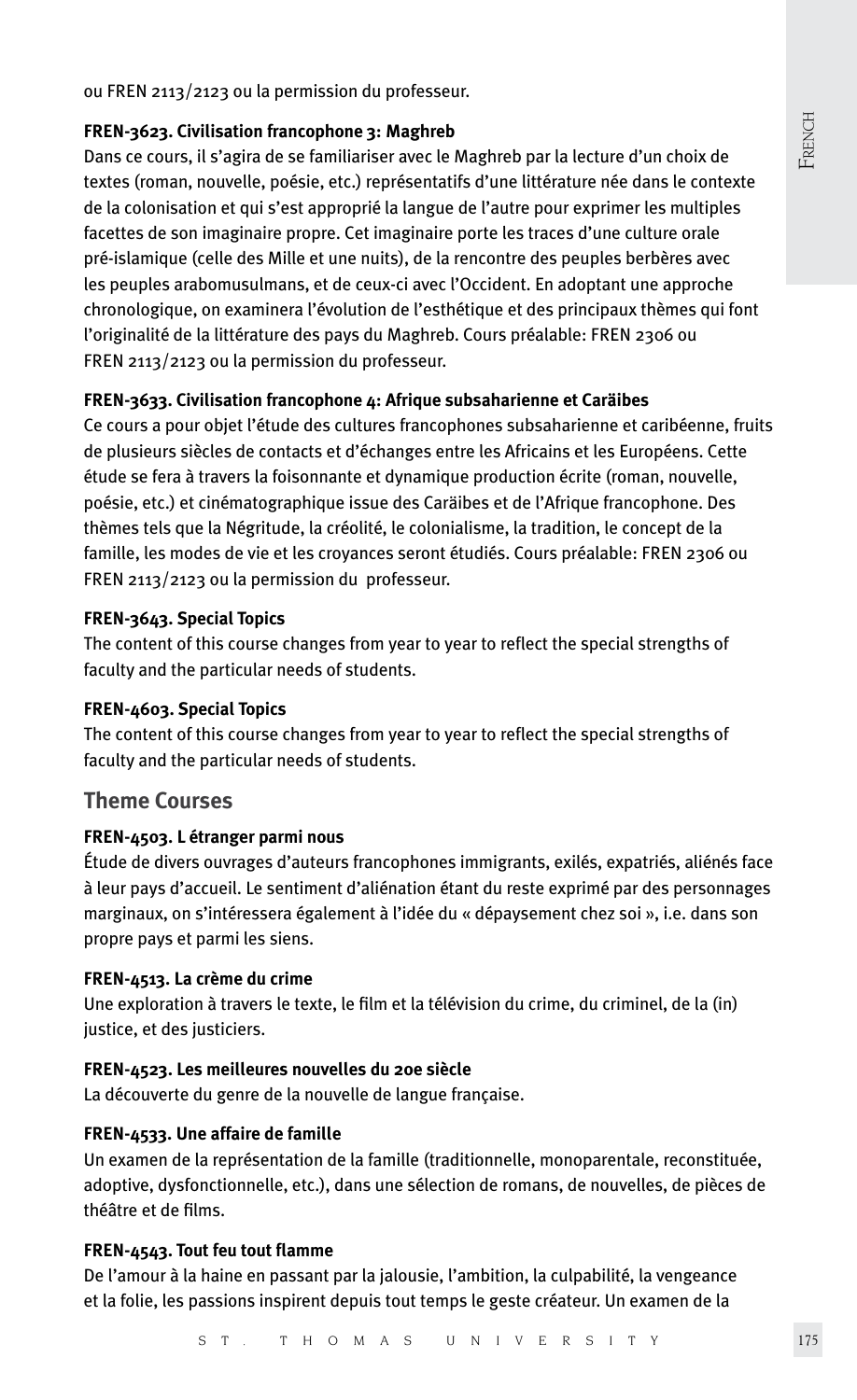représentation de passions dans une sélection d'oeuvres contemporaines et classiques (romans, poèmes, pièces de théâtre et films.)

## **FREN-4553. Souvenirs d'enfance**

L'enfance est un sujet de préoccupation pour nombreux écrivains et cinéastes francophones, car c'est dans le passé que se trouve les racines de l'identité. Ce cours se veut une exploration de la mémoire et de l'enfance.

# **FREN-4563. La guerre et la paix**

Une interrogation menée sur le sens et le non-sens du phénomène de conflit (politique, social, culturel, religieux, etc.) et ses résolutions possibles, à partir d'un choix de romans, de nouvelles, d'oeuvres dramatiques et de films.

# **FREN-4573. Un gars et une fille**

A travers le roman, le cinéma, la nouvelle et autres documents choisis de la francophonie, ce cours propose l'étude de la vie de couple et comment les liaisons se nouent et se dénouent au fil du temps.

# **FREN-4583. Défense de la langue française: du latin au français**

Ce cours se propose de retracer, notamment aux 15e-17e siècles, l'émergence et l'évolution de la langue française, et d'examiner les efforts consentis en vue de la création des premiers chefs-d'oeuvre littéraires.

# **FREN-4593. Écrits des femmes, écrits sur les femmes**

Ce cours a pour objet d'examiner les thèmes récurrents dans la littérature écrite par des femmes ou traitant de problèmes d'importance capitale pour les femmes dans leurs sociétés respectives. Cet examen se fera à travers des nouvelles, des extraits de romans et d'autres documents du 19e au 21e siècles choisis dans la Francophonie.

# Module 3: French Honours

In order for a student to complete an Honours degree in French, the Honours module must be completed with an overall average of B. The Honours module consists of the compulsory course ROML 3913 Contemporary Literary Analysis and an additional 12 ch in French courses at the upper level, of which 6 cr must either be in 4000 level courses or FREN 4996 Thèse de spécialisation. Note that ROML 3913 is taught in English by selected faculty and is common to both Honours programs in French and Spanish currently being offered in the Department of Romance Languages.

Honours courses should be chosen with great care and in consultation with the student's faculty advisor. Note that all Honours Programs must be approved by the Department's Honours and Majors Committee normally in the year preceding the commencement of the program.

Students wishing to complete the Honours Program in French shall make application to the Chair of the Romance Languages Department. The application shall include: 1) a letter of intent indicating the name of the student's program advisor and intended program of study; 2) a copy of the student's transcript; 3) a writing sample from a third or fourth year French course. Normally application shall be made by April 30 of the student's third year of study. In order to be eligible for admittance to the French Honours Program, the student shall maintain a minimum of B in all French courses taken at St. Thomas University.